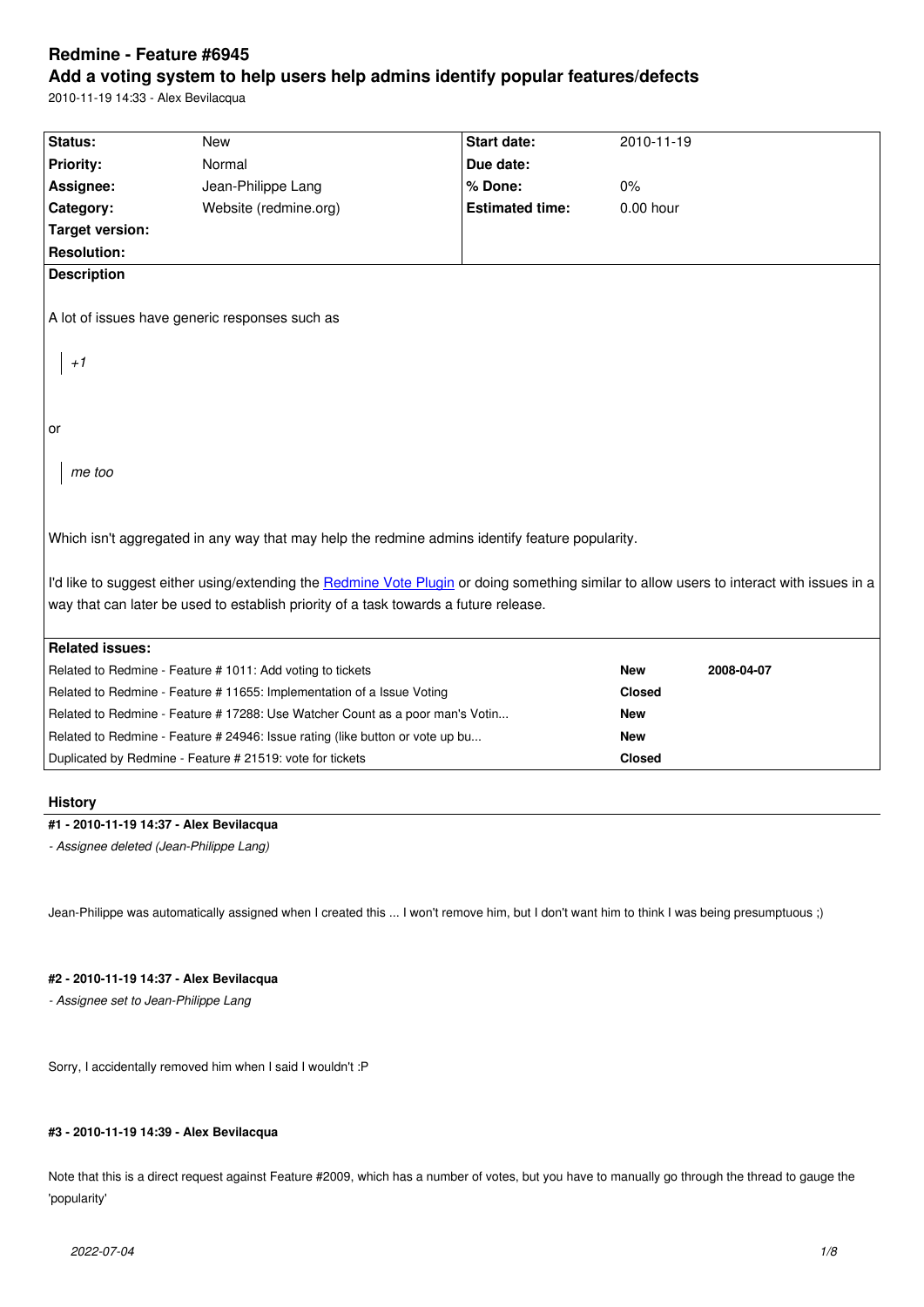# **#4 - 2010-11-20 00:42 - Mischa The Evil**

Alex Bevilacqua wrote:

*Note that this is a direct request against Feature #2009, which has a number of votes, but you have to manually go through the thread to gauge the 'popularity'*

I don't see any relation between this issue and issue #2009? Can you please explain your reference?

## **#5 - 2010-11-20 00:50 - Alex Bevilacqua**

Mischa The Evil wrote:

*Alex Bevilacqua wrote:*

*Note that this is a direct request against Feature #2009, which has a number of votes, but you have to manually go through the thread to gauge the 'popularity'*

*I don't see any relation between this issue and issue #2009? Can you please explain your reference?*

#### Mischa,

I don't think I used my example very well. What I meant was that Feature #2009 has gotten a lot of positive feedback and '+1' votes, but without a more structured voting system, the only way to establish that that feature request is 'popular' is to manually check the issue's comments.

There is no direct relationship with Feature #2009, I just thought it would be a good candidate for a votable feature request :P

#### **#6 - 2010-11-24 14:49 - Felix Schäfer**

Alex Bevilacqua wrote:

*without a more structured voting system, the only way to establish that that feature request is 'popular' is to manually check the issue's comments.*

I'm not going after "popular" requests, and I think most if not all other contributors don't either, so installing this would only give a false sense of someone actually caring.

## **#7 - 2010-11-24 15:19 - Alex Bevilacqua**

Felix Schäfer wrote:

*Alex Bevilacqua wrote:*

*without a more structured voting system, the only way to establish that that feature request is 'popular' is to manually check the issue's comments.*

*I'm not going after "popular" requests, and I think most if not all other contributors don't either, so installing this would only give a false sense of*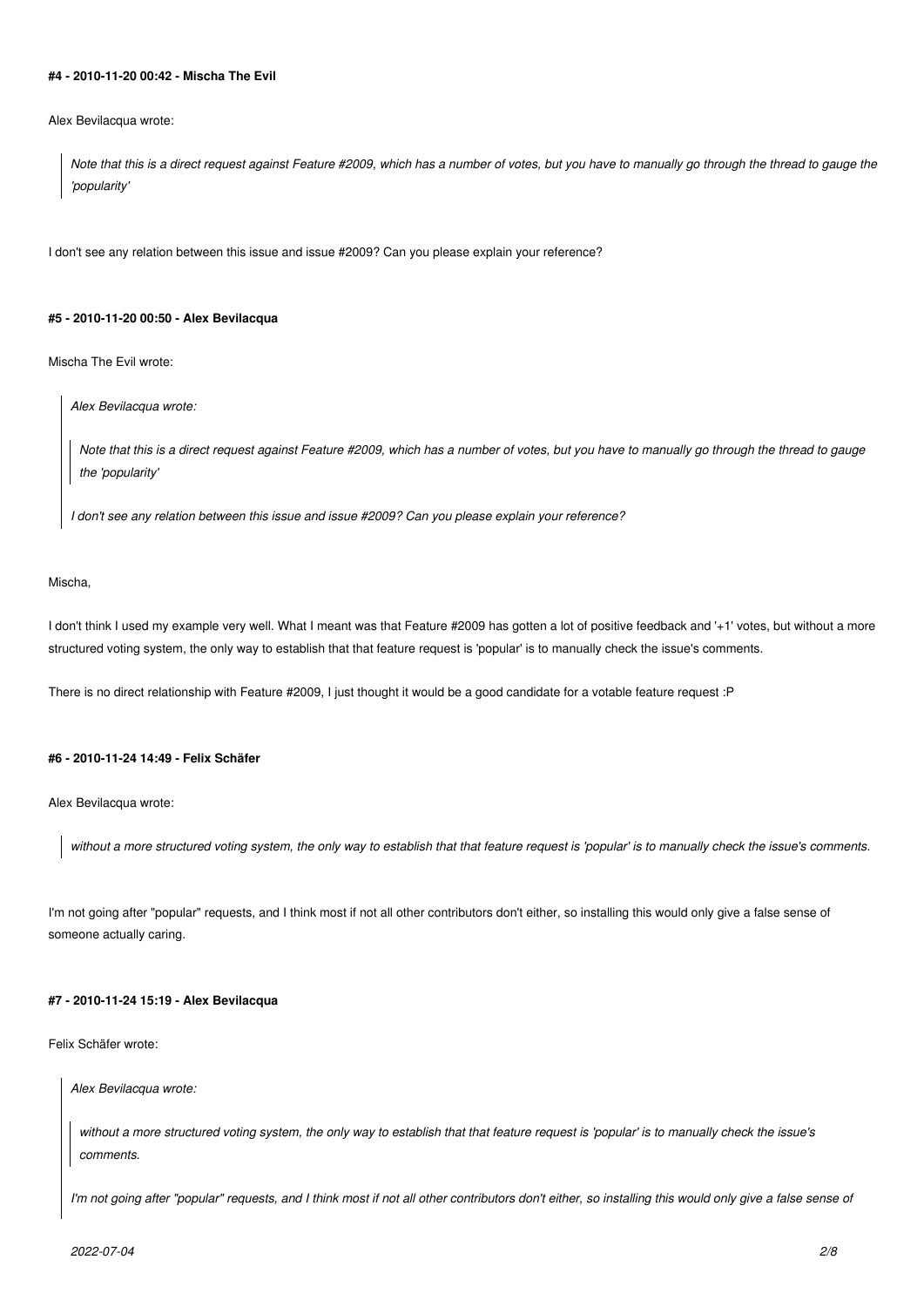Regardless of whether the core devs use this to establish priority, there's still value in maintaining a 'popularity' metric on issues.

For example, if this were something that users could sort/filter by, it could help people identify areas where contributions are needed. There are so many open issues in redmine that could be addressed by the community, but they're generally lost as newer issues are submitted.

Other than creating a false perception of the developers 'caring', i don't really see the harm in giving users a tool like this. You could even add a disclaimer to the effect of "the voting system is not used to prioritize issues for the developers, but is used to indicate the popularity of a particular issue for searching purposes only."

## **#8 - 2010-11-24 19:51 - Nicolas Gauthier**

 $+1$ 

;)

## **#9 - 2010-12-17 09:00 - Ngewi Fet**

 $+1$ ;)

# **#10 - 2010-12-17 15:29 - Eric Voisard**

+1 Yep, I'd like to know which issues are popular. To see if those I'd like to see implemented have a real chance to be, one day. (I don't believe contributors don't care of what users need, even if there's a disclaimer :). It can also give ideas to plug-in developers...

Eric

## **#11 - 2010-12-17 16:33 - Nicholas Kulikov**

 $+1$ Excellent idea! :)

## **#12 - 2011-01-19 17:47 - Robert Pollak**

 $+1!$ 

I would also find it useful not to get notification mails for "+1" events without further text.

And I like how Lauchpad has an "Affects me, too" instead of a "vote" button. This might reduce the "false impression of someone caring".

# **#13 - 2011-03-17 17:45 - Tomas Helikar**

+1. Also interested in this. Google issue tracker has this feature implemented as stars.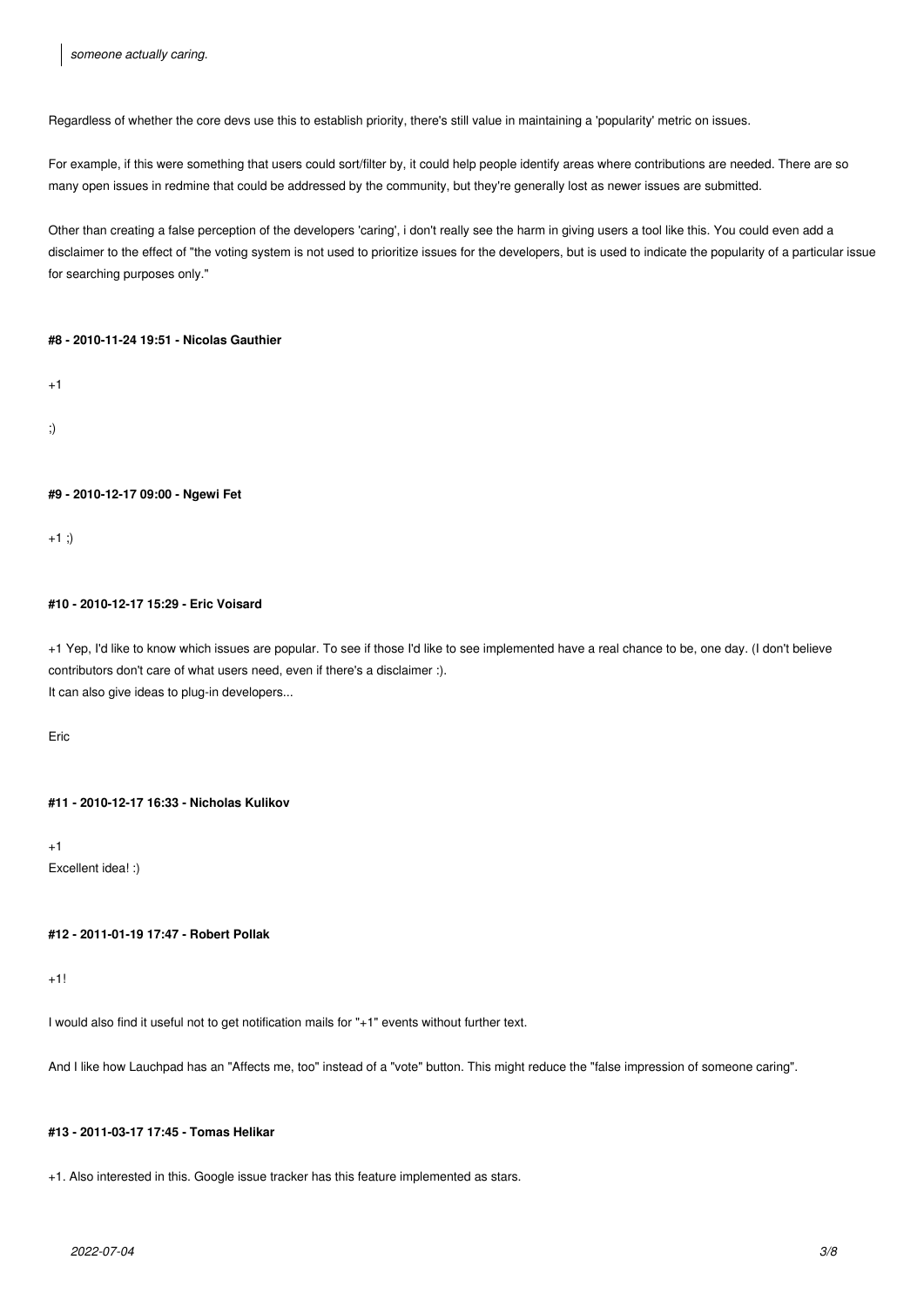#### **#14 - 2011-03-17 21:37 - Terence Mill**

#### +1

This Plugin if quite good - but the vote count column in issue overview and sorting does not work for us in redmine 1.1.2. Issue voting works fine, every user has one vote per issue - limited.

#### **#15 [- 2011-](http://www.redmine.org/boards/3/topics/5506)04-30 06:09 - Ebrahim Mohammadi**

It is so frustrating when you get an email from redmine.org just to find out someone has put a "+1" under one of your watched issues. So this feature-request has my +1!

#### **#16 - 2011-04-30 12:51 - Terence Mill**

# Yes, That it. Voting shouldn't send notifications mails!

## **#17 - 2011-05-01 14:25 - Andrew Betts**

It's a bit dispiriting to hear Felix Schäfer say that he doesn't care what the community wants, and though that's his prerogative, it also completely misses the point. This is a feature request for Redmine, not a request for voting to be implemented just on the Redmine project. It may not be wanted for Redmine itself (though it seems ideally suited to it) but a lot of people who use Redmine for their own projects would appreciate the ability to listen to their users more effectively.

There are obviously a huge number of possible strategies for prioritising issues. Redmine currently supports setting a priority property on an issue, where multiple issues may share the same priority, grouping issues into versions, and setting 'precedes'/'follows' links between issues. None of these work particularly well if you want to crowd source your issue prioritisation, and also suffer from other problems, such as users unhelpfully classifying everything as 'urgent'.

The simplest voting system is one vote per person per issue, and the voter simply decides whether to cast it or not. A voter voting on no issues has the same impact as a voter voting on all issues. This helps to solve the crowd source problem, but works best with large democratic crowds where no subset of users is considered more or less important than the others. It also prevents a user from indicating **how** important a feature is to them - they can only make a binary decision.

A better voting system would support block voting, in which users are granted a fixed number of votes (based on their group, role or individual ID) and they may distribute them as they wish. Frequently (at least in my experience) Redmine is used in situations where a project has a small number of stakeholders of varying levels of importance. Say the project is a commercial development for a newspaper. The editor might have ten votes, the commercial director 5, and the writers three each. A voter can place more than one vote on a single issue but may not have more than their total vote allowance 'in play' at any one time. By shifting your votes as your priorities change, you affect the overall prioritisation of issues.

If you don't need crowd sourcing of prioritisation, but still want to solve the 'everything is high priority' problem, then a drag-drop reordering system is generally a good solution and is described in #8016.

In summary, my point is that Redmine should consider issue prioritisation as something that requires a case by case strategy for each project, and while the mechanisms built in at the moment solve some common use cases, they are far from ideal in all cases. Implementing voting (and indeed drag-drop reordering) would be a great step towards providing more flexible options.

#### Andrew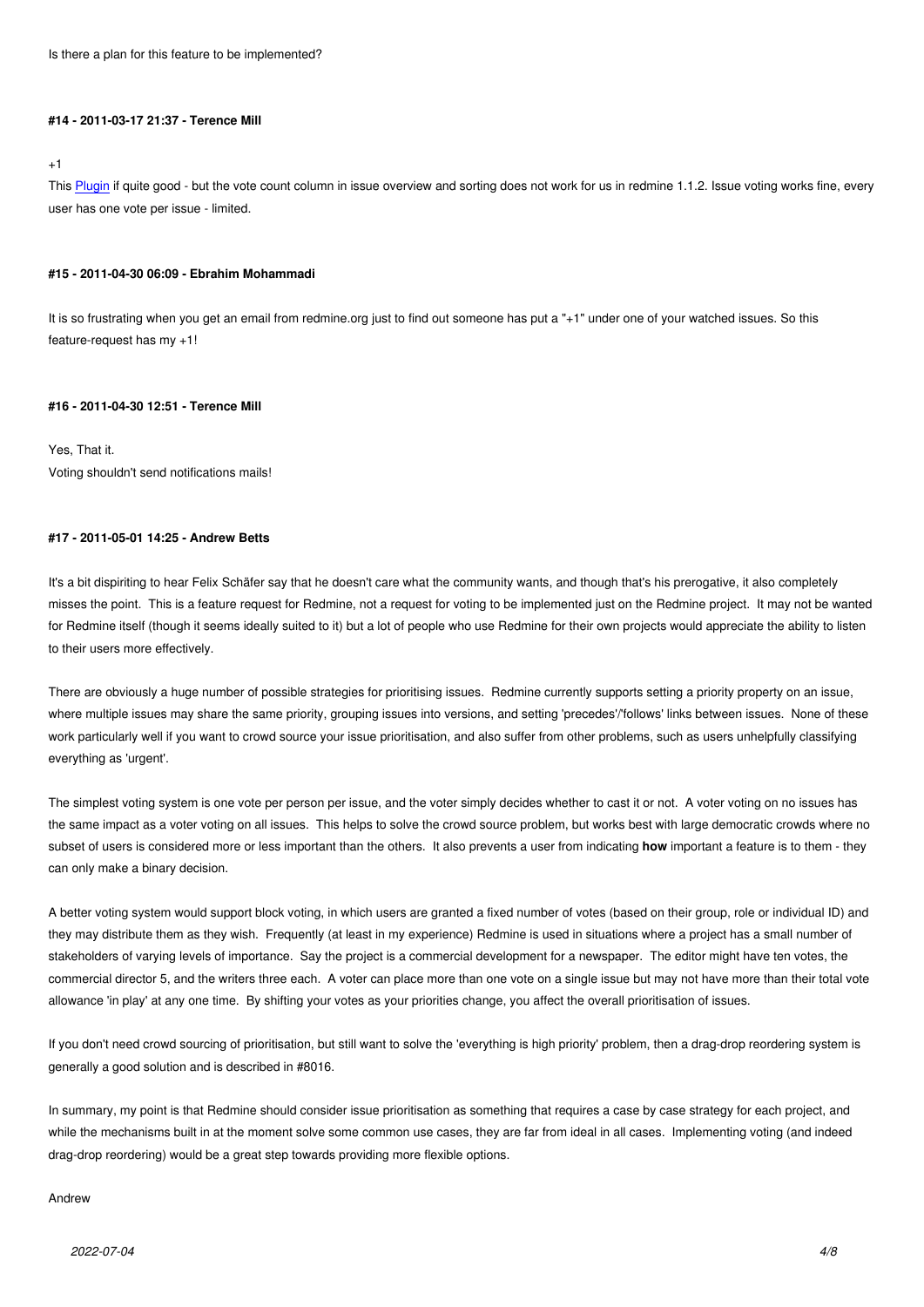**#18 - 2011-05-01 14:36 - Felix Schäfer**

Andrew Betts wrote:

*It's a bit dispiriting to hear Felix Schäfer say that he doesn't care what the community wants*

Just to clarify: it's not that I didn't care but that I have never seen Redmine development driven by the "popularity" of features, be it real or perceived.

As a side-note, please also be aware that I don't consider myself an active Redmine contributor regarding development, so things might have changed since then. In any case, and if it hasn't changed since then, Jean-Philippe has the last word in such matters, so if you want to pick names out, I'm not the right one (anymore), sorry.

## **#19 - 2011-05-01 15:57 - Robert Pollak**

By the way, here is the corresponding (open) issue of the forked ChiliProject.

# **#20 - 2012-[07-23](https://www.chiliproject.org/issues/98) 13:13 - Eric Voisard**

The good thing of free software, for their owners/developers, is that it's not their meal-ticket. Therefore they're not constrained by the market, users needs and competition. They are free to take little care of user feedback and focus on whatever topics that interest them, being them of little real value. Priorities are not guided by those who actually use the software in the real world.

Popularity of issues/requests is good information. For users and for developers. It would be a lack of honesty to claim that a mean for having a clear picture of popular user needs would be of no use.

If the owners fear that it would only give a false sense of someone actually caring, then they can simply write a clear notice somewhere (though they should care actually).

An issue with issues which are popular in this website, apart numerous "+1" comments, is that they're buried into lots of other issues. As it's not easy to find them out and to sort them by popularity, it causes many duplicates being created and then closed and then new ones created, and discussions being spread over several similar issues. It causes noise and distraction.

If a PMS is a tool for keeping track of the goals and progress of a project, then this site which is about a PMS should have a "voting" mechanism in order to keep the developers on track with (or at least well informed on) the stuff that matters to their user base.

#### **#21 - 2012-08-10 16:52 - Fernando Hartmann**

+1 Related to #1011

# **#22 - 2012-08-10 17:13 - William Roush**

+1

Being able to sort issue by popularity would be amazing for implementing new features, instead of willy-nilly as someone with coding experience ends up *needing* the feature badly.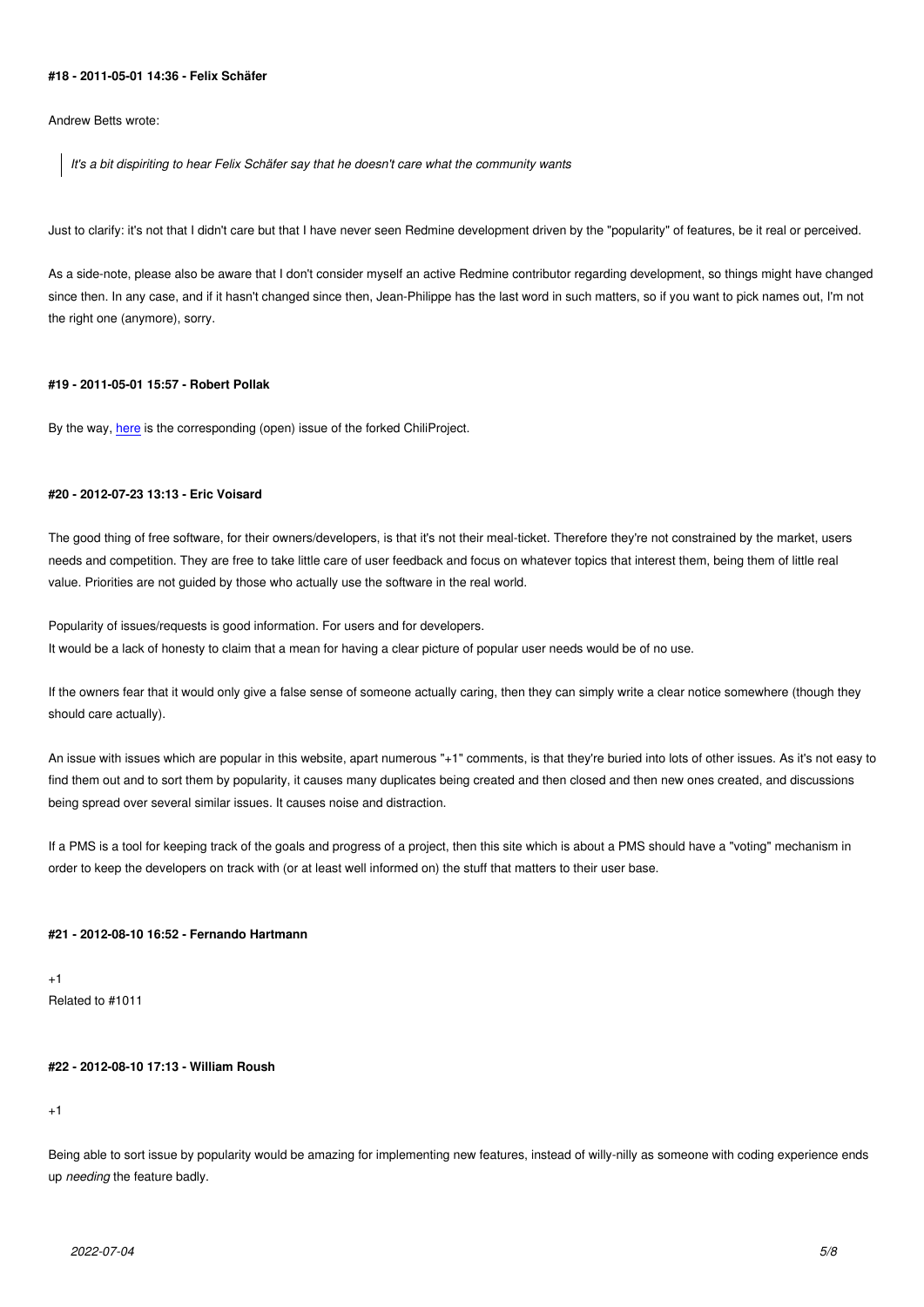I'd like to clarify slightly:

This enhancement request relates to **REDMINE.ORG***exclusively*; it is not a feature request for Redmine.

If an administrator could step in, I'd like to update the title of this issue to [REDMINE.ORG] Implement voting system

I think my original subject wasn't clear enough ...

# **#24 - 2013-05-26 22:06 - Antoine Beaupré**

 $+1$ 

## **#25 - 2013-08-14 18:17 - K. Scott Tripp**

Have  $a + 1$ , because it seems there is not a better way to do this right now. (oh wait...)

#### **#26 - 2013-08-28 23:57 - Sridhar Dhanapalan**

Alex Bevilacqua wrote:

*I'd like to clarify slightly:*

*This enhancement request relates to REDMINE.ORGexclusively*; it is not a feature request for Redmine.

Why not? I can see this benefitting any redmine instance.

I've removed myself as a watcher from many issues. Not becuase I'm not interested, but because I keep getting spammed with useless "+1" and "me too" type posts. If we can improve the signal to noise ratio, I'm sure that we can encourage others to remain engaged in the project.

#### **#27 - 2013-08-29 23:00 - K. Scott Tripp**

If I read Alex's comment correctly, then its not really a question of why this shouldn't be for any redmine instance. There are other tickets (like #1011) for that though, and the Redmine Vote Plugin can do the job as well. But while I expect that the majority of users on redmine.org are in fact admins of their own redmine instances and therefore free to install plugins, we are not admins of redmine.org of course. So this ticket was a specific request to have that plugin (or if need be build new core functionality) on redmine.org.

I think redmine.org coul[d benefit from adding](http://www.redmine.org/boards/3/topics/5506) issue voting, if for no other reason than helping to clean up the massive number of "+1"s that we see around here. While it is certainly true that an open source developer doesn't have to answer to anybody about what problems he or she works to solve (unless hired on a bounty of course), if somebody wants to give back to a community then having an idea of the community's wants and needs can be very helpful.

#### **#28 - 2013-08-30 14:11 - Alex Bevilacqua**

K. Scott Tripp wrote: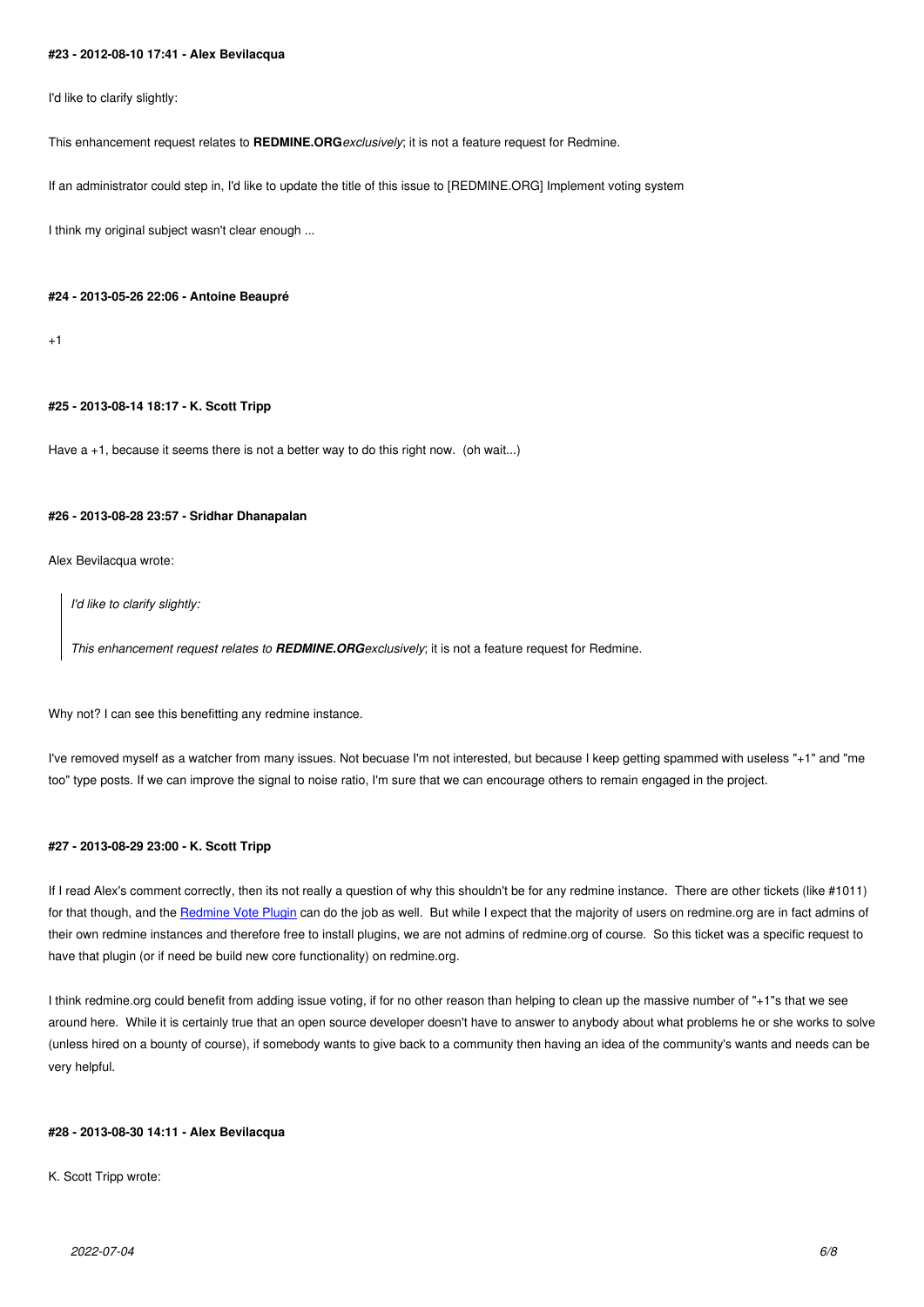*#1011) for that though, and the Redmine Vote Plugin can do the job as well. But while I expect that the majority of users on redmine.org are in fact admins of their own redmine instances and therefore free to install plugins, we are not admins of redmine.org of course. So this ticket was a specific request to have that plugin (or if need be build new core functionality) on redmine.org.*

*I think redmine.org could benefi[t from adding issue vo](http://www.redmine.org/boards/3/topics/5506)ting, if for no other reason than helping to clean up the massive number of "+1"s that we see around here. While it is certainly true that an open source developer doesn't have to answer to anybody about what problems he or she works to solve (unless hired on a bounty of course), if somebody wants to give back to a community then having an idea of the community's wants and needs can be very helpful.*

You hit the nail on the head.

The goal of this proposal was to streamline community interaction with issues on Redmine.org ... period.

The larger the community grows, the more cumbersome this site gets to navigate, and the harder you have to work to isolate useful comments in growing histories.

A proper voting system (or a way for the community to show support for an issue) would make it a *lot* easier for new developers to locate starting points. It also helps expose popular features to prospective plugin authors.

## **#29 - 2014-07-20 18:15 - Toshi MARUYAMA**

*- Related to Feature #17288: Use Watcher Count as a poor man's Voting system on redmine.org added*

#### **#30 - 2015-11-10 22:21 - Clément AB**

Hello, So is there a good plugin to do that now? :) thanks in advance

#### **#31 - 2015-12-14 15:43 - Toshi MARUYAMA**

*- Duplicated by Feature #21519: vote for tickets added*

#### **#32 - 2016-02-11 19:12 - Benjamin Schunn**

If there would be a feature to vote for features, I would vote for this one... +1

#### **#33 - 2016-02-21 01:09 - Anton Reutov**

+1

Please, implement this feature

#### **#34 - 2017-01-27 22:02 - Simon Cruise**

+1 <- Feels awkward

## **#35 - 2017-02-26 16:48 - Toshi MARUYAMA**

*2022-07-04 7/8*